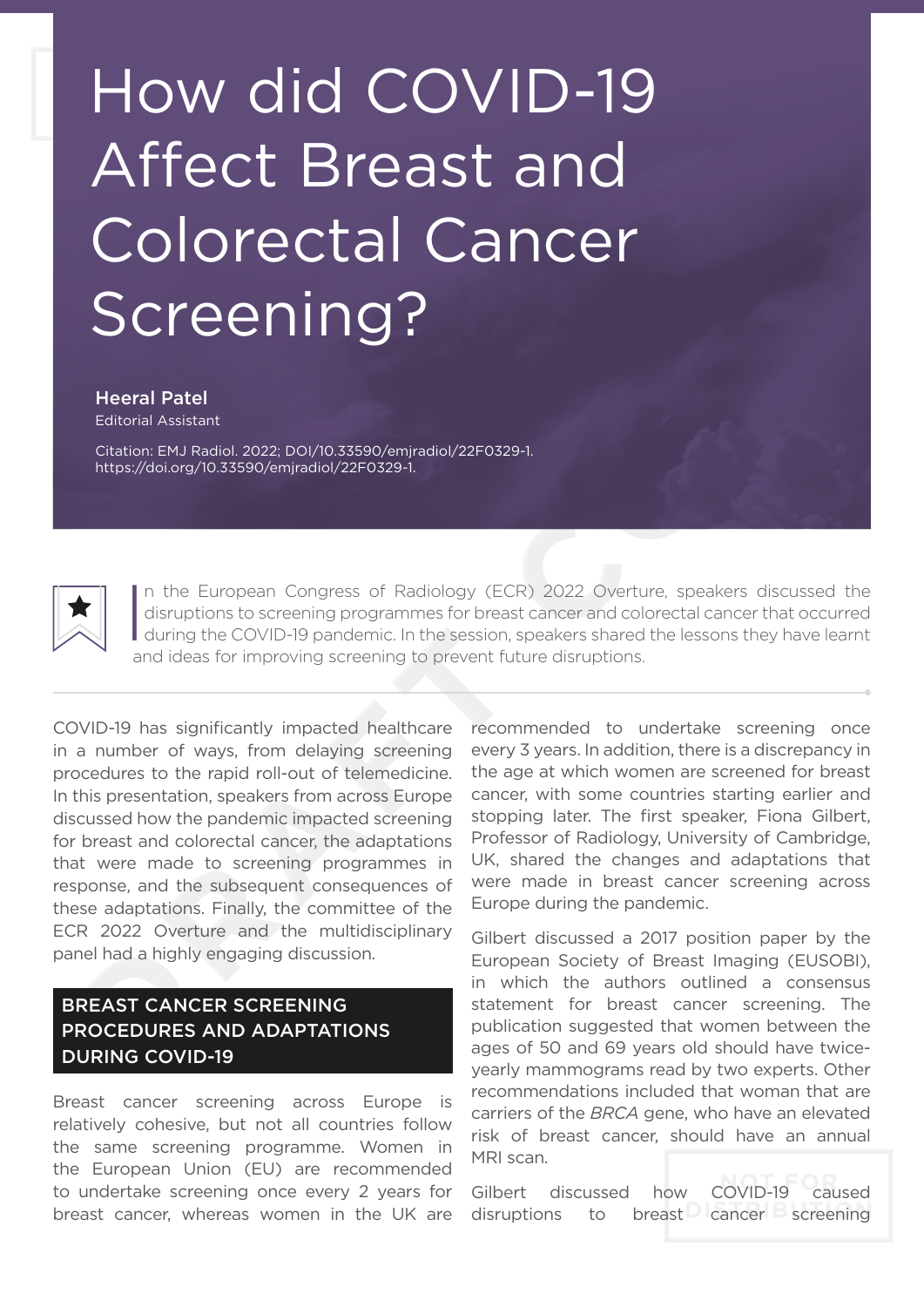*"In the UK, in-person appointments were changed to telephone calls, which actually increased attendance from 65% to 95%."*

programmes across Europe. The importance of breast services remaining open for patients that are symptomatic and prioritising women with symptoms or lumps was also highlighted.

Screening programmes had to overcome many obstacles during the pandemic, such as increased time between appointments, social distancing requirements, and capacity issues. So, how exactly did breast cancer screening programmes adapt to COVID-19?

Gilbert explained that hospitals minimised the number of patients entering the hospital by providing results over the phone, triaging patients where necessary, and limiting the number of family members accompanying patients to their appointments. Many screening programmes began to reopen in the summer of 2020; however, due to the initial pause in these programmes, there was a massive backlog of patients awaiting screening.

Moreover, there were difficulties in restarting screening due to the prevalence of staff illnesses, capacity issues, and social distancing measures. Most hospitals had stopped inviting patients over 70 years old for screening and prioritised high-risk and medium-risk women instead. In the UK, in-person appointments were changed to telephone calls, which actually increased attendance from 65% to 95%.

Gilbert outlined previous publications that have evaluated the adverse events caused by delaying screening. These papers examined the effect of screening disruptions due to COVID-19 and showed that even a 6-month delay could lead to a shift of cancer from Stage 1 to Stage 2 and result in two additional breast cancer deaths per year. Additionally, with a delay of 12 months, it was found that the 5-month survival of patients decreased from 91.4% to 89.5%.

In the concluding remarks, Gilbert acknowledged that a benefit of delayed screening was the increased effort made by policy makers to ensure that hospitals were provided with additional resources, such as more doctors and better screening equipment, to help with the backlog. Additionally, the successful roll-out of the vaccine, the implementation of face masks, and improved social distancing measures meant that breast cancer screening could resume soon after the first wave of COVID-19 in the UK had subsided. Future directions involve monitoring these adverse events and prompting policy makers to provide additional resources so that countries can get back on track with the screening programmes they have in place.

## COLORECTAL CANCER SCREENING PROCEDURES AND ADAPTATIONS DURING THE COVID-19 PANDEMIC

The second speaker shared their experience of the changes and adaptations made to bowel cancer screening during the COVID-19 pandemic. Evelien Dekker, Professor of Gastrointestinal Oncology, University of Amsterdam, the Netherlands, discussed how screening was affected in the Netherlands, the consequences of these delays, and the lessons to learnt for the future. Dekker emphasised that late detection of colorectal cancer results in high mortality, and one major factor that can prevent this is regular screening.

Currently, colonoscopy is the best method to detect colorectal cancer. However, colonoscopy is an invasive procedure that is both risky and expensive. A recently adapted screening programme, called the faecal immunochemical test (FIT), uses blood in the stool to screen for colorectal cancer. Data from the Netherlands has shown that FIT has a high participation rate of 70%, and there is evidence suggesting that using FIT screening decreases mortality.

Many countries across Europe use FIT and colonoscopy for colorectal cancer screening. However, during COVID-19, colorectal screening programmes came to a halt, much like breast cancer screening. Many countries had a 3-month stop in screening, and FIT was being considered even in countries that had once relied heavily on colonoscopy. Dekker shared how she believes the pandemic revived useful discussions on cancer screening not just for now, but for the future.